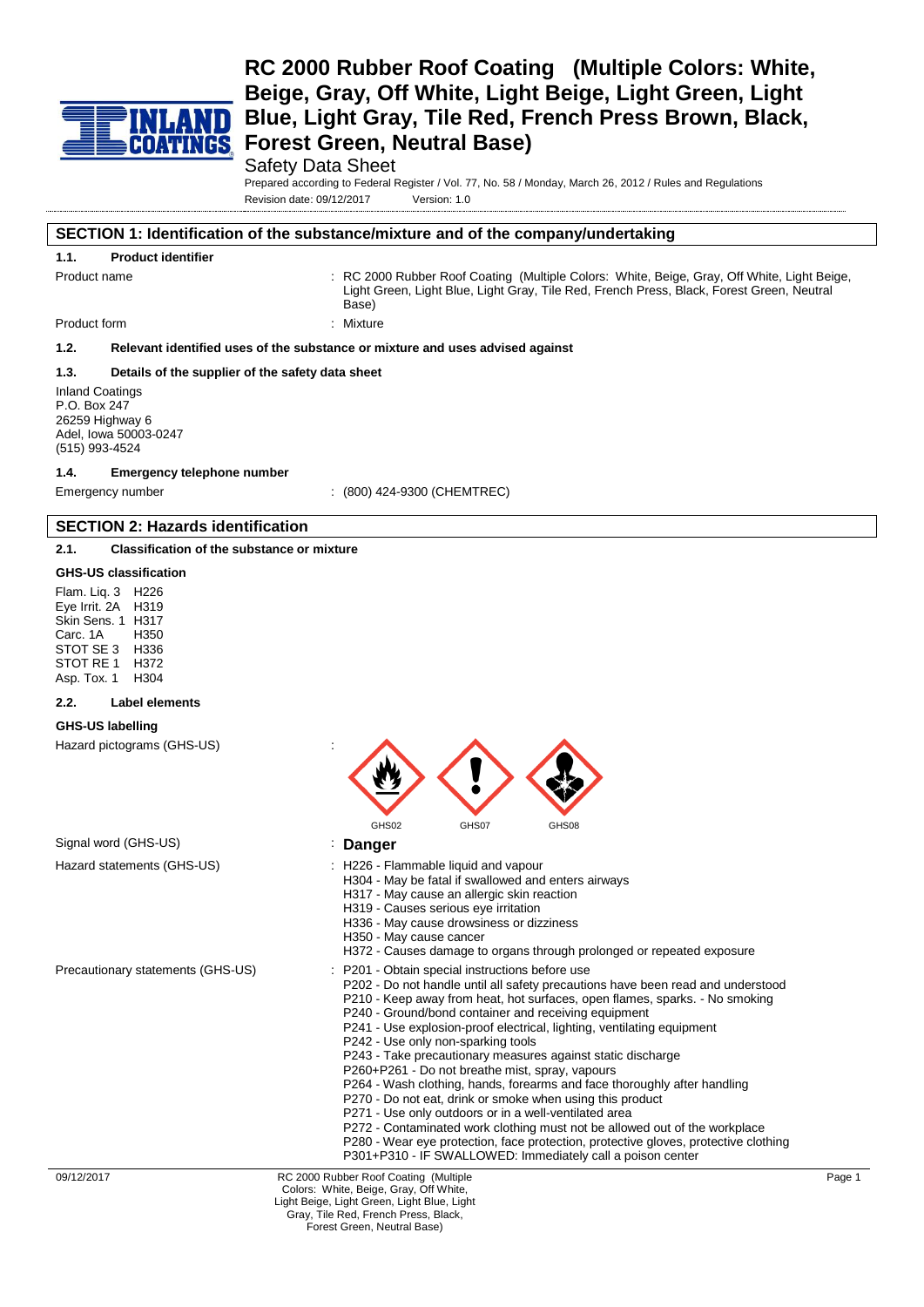## Safety Data Sheet

Prepared according to Federal Register / Vol. 77, No. 58 / Monday, March 26, 2012 / Rules and Regulations

|                                                          | P303+P361+P353 - IF ON SKIN (or hair): Take off immediately all contaminated clothing.                                                                                                   |
|----------------------------------------------------------|------------------------------------------------------------------------------------------------------------------------------------------------------------------------------------------|
|                                                          | Rinse skin with water/shower                                                                                                                                                             |
|                                                          | P304+P340 - IF INHALED: Remove person to fresh air and keep comfortable for breathing                                                                                                    |
|                                                          | P305+P351+P338 - IF IN EYES: Rinse cautiously with water for several minutes. Remove                                                                                                     |
|                                                          | contact lenses, if present and easy to do. Continue rinsing                                                                                                                              |
|                                                          | P308+P313 - If exposed or concerned: Get medical advice/attention                                                                                                                        |
|                                                          | P312+P314 - Get medical advice/attention if you feel unwell                                                                                                                              |
|                                                          | P321 - Specific treatment (see first aid instructions on this label)                                                                                                                     |
|                                                          | P331 - Do NOT induce vomiting                                                                                                                                                            |
|                                                          | P333+P337+P313 - If skin or eye irritation or rash occurs: Get medical advice/attention                                                                                                  |
|                                                          | P362+P364 - Take off contaminated clothing and wash it before reuse                                                                                                                      |
|                                                          | P370+P378 - In case of fire: Use carbon dioxide (CO2), dry sand, foam to extinguish                                                                                                      |
|                                                          | P403+P233+P235 - Store in a well-ventilated place. Keep container tightly closed. Keep cool.                                                                                             |
|                                                          | P405 - Store locked up                                                                                                                                                                   |
|                                                          | P501 - Dispose of contents/container to a licensed hazardous-waste disposal contractor or<br>collection site except for empty clean containers which can be disposed of as non-hazardous |
|                                                          | waste                                                                                                                                                                                    |
|                                                          |                                                                                                                                                                                          |
| 2.3.<br>Other hazards                                    |                                                                                                                                                                                          |
| Other hazards not contributing to the<br>classification  | : None under normal conditions.                                                                                                                                                          |
| 2.4.<br>Unknown acute toxicity (GHS-US)                  |                                                                                                                                                                                          |
| No data available                                        |                                                                                                                                                                                          |
|                                                          |                                                                                                                                                                                          |
| <b>SECTION 3: Composition/information on ingredients</b> |                                                                                                                                                                                          |

## **3.1. Substance**

#### Not applicable

#### **3.2. Mixture**

| <b>Name</b>                                                           | <b>Product identifier</b> | %         |  |
|-----------------------------------------------------------------------|---------------------------|-----------|--|
| Petroleum distillates, hydrotreated light                             | (CAS No) 64742-47-8       | $15 - 40$ |  |
| Solvent naphtha, petroleum, light aromatic                            | (CAS No) 64742-95-6       | $10 - 30$ |  |
| Benzene, 1,2,4-trimethyl-                                             | (CAS No) 95-63-6          | $3 - 7$   |  |
| Nonane                                                                | (CAS No) 111-84-2         | $1 - 5$   |  |
| Silica: Crystalline, quartz                                           | (CAS No) 14808-60-7       | $1 - 5$   |  |
| Ceramic materials and wares, chemicals                                | (CAS No) 66402-68-4       | $1 - 5$   |  |
| Bis(1,2,2,6,6-pentamethyl-4-piperidyl) sebacate                       | (CAS No) 41556-26-7       | $0.1 - 1$ |  |
| Decanedioic acid, methyl 1,2,2,6,6-pentamethyl-4-piperidinyl<br>ester | (CAS No) 82919-37-7       | $0.1 - 1$ |  |

### **SECTION 4: First aid measures**

### **4.1. Description of first aid measures**

| First-aid measures general                                          | : If exposed or concerned, get medical attention/advice. Show this safety data sheet to the<br>doctor in attendance. Wash contaminated clothing before re-use. Never give anything to an<br>unconscious person.           |
|---------------------------------------------------------------------|---------------------------------------------------------------------------------------------------------------------------------------------------------------------------------------------------------------------------|
| First-aid measures after inhalation                                 | : IF INHALED: Remove to fresh air and keep at rest in a position comfortable for breathing. Get<br>medical attention. If breathing is difficult, supply oxygen. If breathing has stopped, give artificial<br>respiration. |
| First-aid measures after skin contact                               | : IF ON SKIN (or clothing): Remove affected clothing and wash all exposed skin with water for at<br>least 15 minutes. Get medical attention immediately.                                                                  |
| First-aid measures after eye contact                                | : IF IN EYES: Immediately flush with plenty of water for at least 15 minutes. Remove contact<br>lenses if present and easy to do so. Get medical attention immediately. Continue rinsing.                                 |
| First-aid measures after ingestion                                  | : IF SWALLOWED: rinse mouth thoroughly. Do not induce vomiting without advice from poison<br>control center or medical professional. Get medical attention immediately.                                                   |
| 4.2.<br>Most important symptoms and effects, both acute and delayed |                                                                                                                                                                                                                           |
| Symptoms/injuries after inhalation                                  | : May cause drowsiness or dizziness. May be fatal if swallowed and enters airways.                                                                                                                                        |
| Symptoms/injuries after skin contact                                | : May cause an allergic skin reaction.                                                                                                                                                                                    |
| Symptoms/injuries after eye contact                                 | : Causes serious eye irritation.                                                                                                                                                                                          |
| Symptoms/injuries after ingestion                                   | : May cause gastrointestinal irritation.                                                                                                                                                                                  |
| Chronic symptoms                                                    | : May cause cancer. Causes damage to organs through prolonged or repeated exposure.                                                                                                                                       |

#### **4.3. Indication of any immediate medical attention and special treatment needed**

09/12/2017 RC 2000 Rubber Roof Coating (Multiple Colors: White, Beige, Gray, Off White, Light Beige, Light Green, Light Blue, Light Gray, Tile Red, French Press, Black, Forest Green, Neutral Base) 2/1 No additional information available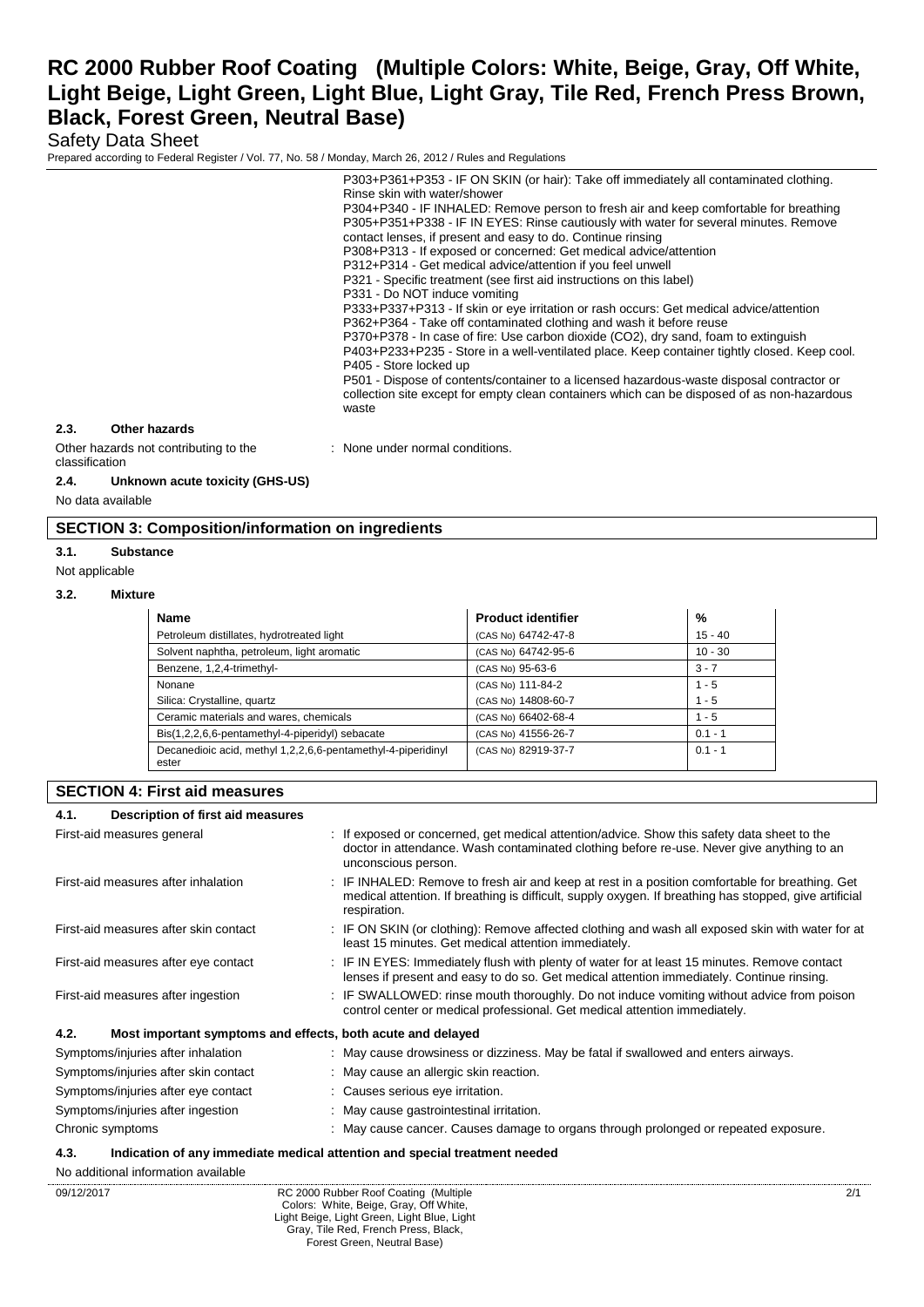Safety Data Sheet

Prepared according to Federal Register / Vol. 77, No. 58 / Monday, March 26, 2012 / Rules and Regulations

| <b>SECTION 5: Firefighting measures</b>                       |                                                                                                                                                                                                                                                                                                            |  |
|---------------------------------------------------------------|------------------------------------------------------------------------------------------------------------------------------------------------------------------------------------------------------------------------------------------------------------------------------------------------------------|--|
| <b>Extinguishing media</b><br>5.1.                            |                                                                                                                                                                                                                                                                                                            |  |
| Suitable extinguishing media                                  | : Foam. Dry powder. Carbon dioxide.                                                                                                                                                                                                                                                                        |  |
| Unsuitable extinguishing media                                | : Do not use a heavy water stream.                                                                                                                                                                                                                                                                         |  |
| Special hazards arising from the substance or mixture<br>5.2. |                                                                                                                                                                                                                                                                                                            |  |
| Fire hazard                                                   | : This product is flammable.                                                                                                                                                                                                                                                                               |  |
| <b>Explosion hazard</b>                                       | : May create vapor/air explosion hazard in confined spaces.                                                                                                                                                                                                                                                |  |
| Reactivity                                                    | Flammable liquid and vapour.                                                                                                                                                                                                                                                                               |  |
| 5.3.<br><b>Advice for firefighters</b>                        |                                                                                                                                                                                                                                                                                                            |  |
| Firefighting instructions                                     | : Use water spray or fog for cooling exposed containers. Exercise caution when fighting any<br>chemical fire. Do not dispose of fire-fighting water in the environment. Vapours are heavier than<br>air and may travel considerable distance to an ignition source and flash back to source of<br>vapours. |  |
| Protection during firefighting                                | : Do not enter fire area without proper protective equipment, including respiratory protection.                                                                                                                                                                                                            |  |

# **SECTION 6: Accidental release measures 6.1. Personal precautions, protective equipment and emergency procedures** General measures **in the state of the Contract Contract Contract Contract Contract Contract Contract Contract Contract Contract Contract Contract Contract Contract Contract Contract Contract Contract Contract Contract Cont 6.1.1. For non-emergency personnel** Protective equipment : Wear Protective equipment as described in Section 8. Emergency procedures : Evacuate unnecessary personnel. **6.1.2. For emergency responders** Protective equipment **interval of the suitable protective clothing**, gloves and eye or face protection. Approved supplied-air respirator, in case of emergency. **6.2. Environmental precautions** Prevent entry to sewers and public waters. Notify authorities if liquid enters sewers or public waters. Avoid release to the environment. **6.3. Methods and material for containment and cleaning up** For containment : Contain any spills with dikes or absorbents to prevent migration and entry into sewers or streams. Methods for cleaning up example of the spills with inert solids, such as clay or diatomaceous earth as soon as possible. Place in a suitable container for disposal in accordance with the waste regulations (see Section 13). **6.4. Reference to other sections** No additional information available

|                               | <b>SECTION 7: Handling and storage</b>                       |                                                                                                                                                                                                                                                                                                                                                                                                                              |  |
|-------------------------------|--------------------------------------------------------------|------------------------------------------------------------------------------------------------------------------------------------------------------------------------------------------------------------------------------------------------------------------------------------------------------------------------------------------------------------------------------------------------------------------------------|--|
| 7.1.                          | Precautions for safe handling                                |                                                                                                                                                                                                                                                                                                                                                                                                                              |  |
| Precautions for safe handling |                                                              | : Wash hands and other exposed areas with mild soap and water before eating, drinking or<br>smoking and when leaving work. Do not handle until all safety precautions have been read and<br>understood. Handle in accordance with good industrial hygiene and safety procedures. Keep<br>container closed when not in use. Keep away from heat, hot surfaces, sparks, open flames and<br>other ignition sources. No smoking. |  |
| 7.2.                          | Conditions for safe storage, including any incompatibilities |                                                                                                                                                                                                                                                                                                                                                                                                                              |  |
| Storage conditions            |                                                              | : Store in dry, well-ventilated area. Keep container closed when not in use. Keep away from<br>heat, hot surfaces, sparks, open flames and other ignition sources. No smoking.                                                                                                                                                                                                                                               |  |

### **SECTION 8: Exposure controls/personal protection**

### **8.1. Control parameters**

|            | Petroleum distillates, hydrotreated light (64742-47-8)                                                                         |                      |
|------------|--------------------------------------------------------------------------------------------------------------------------------|----------------------|
|            | Remark (ACGIH)                                                                                                                 | OELs not established |
|            | Remark (OSHA)                                                                                                                  | OELs not established |
|            | Nonane (111-84-2)                                                                                                              |                      |
|            | ACGIH TWA (ppm)                                                                                                                | $200$ ppm            |
| 09/12/2017 | RC 2000 Rubber Roof Coating (Multiple<br>Colors: White, Beige, Gray, Off White,<br>Light Beige, Light Green, Light Blue, Light |                      |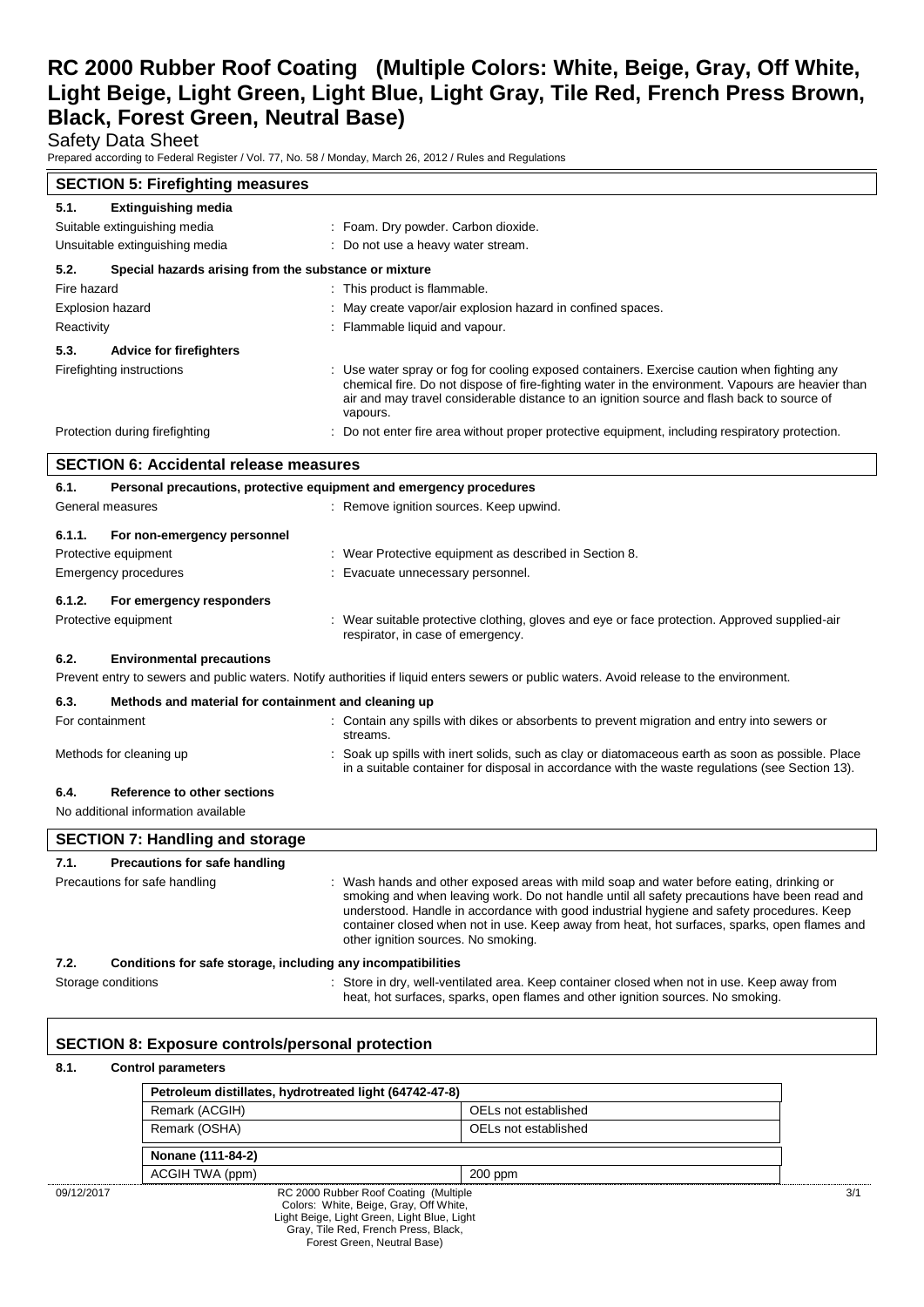## Safety Data Sheet

Prepared according to Federal Register / Vol. 77, No. 58 / Monday, March 26, 2012 / Rules and Regulations

| Nonane (111-84-2)                                                               |                                                                                |  |
|---------------------------------------------------------------------------------|--------------------------------------------------------------------------------|--|
| Remark (ACGIH)                                                                  | Threshold Limit Values (TLV Basis) Critical Effects -<br><b>CNS Impairment</b> |  |
| OSHA PEL (TWA) (mg/m <sup>3</sup> )                                             | 1050 mg/m <sup>3</sup>                                                         |  |
| OSHA PEL (TWA) (ppm)                                                            | 200 ppm                                                                        |  |
| Solvent naphtha, petroleum, light aromatic (64742-95-6)                         |                                                                                |  |
| Remark (ACGIH)                                                                  | OELs not established                                                           |  |
| Remark (OSHA)                                                                   | OELs not established                                                           |  |
| Silica: Crystalline, quartz (14808-60-7)                                        |                                                                                |  |
| ACGIH TWA (mg/m <sup>3</sup> )                                                  | 0.025 mg/m <sup>3</sup> (respirable fraction)                                  |  |
| OSHA PEL (TWA) (mg/m <sup>3</sup> )                                             | $(30)/(%SiO2 + 2)$ total dust; $(10)/(%SiO2 + 2)$<br>respirable fraction       |  |
| OSHA PEL (TWA) (ppm)                                                            | $(250)/(%SiO2 + 5)$ respirable fraction                                        |  |
| Ceramic materials and wares, chemicals (66402-68-4)                             |                                                                                |  |
|                                                                                 |                                                                                |  |
| Remark (ACGIH)                                                                  | OELs not established                                                           |  |
| Remark (OSHA)                                                                   | OELs not established                                                           |  |
| Benzene, 1,2,4-trimethyl- (95-63-6)                                             |                                                                                |  |
| Remark (ACGIH)                                                                  | OELs not established                                                           |  |
| Remark (OSHA)                                                                   | OELs not established                                                           |  |
| Bis(1,2,2,6,6-pentamethyl-4-piperidyl) sebacate (41556-26-7)                    |                                                                                |  |
| Remark (ACGIH)                                                                  | OELs not established                                                           |  |
| Remark (OSHA)                                                                   | OELs not established                                                           |  |
| Decanedioic acid, methyl 1,2,2,6,6-pentamethyl-4-piperidinyl ester (82919-37-7) |                                                                                |  |
| Remark (ACGIH)                                                                  | OELs not established                                                           |  |

#### **8.2. Exposure controls**

- Appropriate engineering controls : Provide adequate general and local exhaust ventilation. Use process enclosures, local exhaust ventilation, or other engineering controls to control airborne levels below recommended exposure limits. Use explosion-proof equipment with flammable materials. Ensure adequate ventilation, especially in confined areas.
- Personal protective equipment : Gloves. Protective goggles. Wear chemically impervious apron over labcoat and full coverage clothing. Insufficient ventilation: wear respiratory protection.



- Hand protection **interest of the contact could** : Use gloves chemically resistant to this material when prolonged or repeated contact could occur. Gloves should be classified under Standard EN 374 or ASTM F1296. Suggested glove materials are: Neoprene, Nitrile/butadiene rubber, Polyethylene, Ethyl vinyl alcohol laminate, PVC or vinyl. Suitable gloves for this specific application can be recommended by the glove supplier. Change contaminated gloves immediately.
- Eye protection **including the state of the system** of the Wear eye protection, including chemical splash goggles and a face shield when possibility exists for eye contact due to spraying liquid or airborne particles.
- Skin and body protection : Wear long sleeves, and chemically impervious PPE/coveralls to minimize bodily exposure.
- Respiratory protection : Wear a NIOSH-approved (or equivalent) full-facepiece airline respirator in the positive pressure mode with emergency escape provisions. In case of inadequate ventilation or risk of inhalation of vapors, use suitable respiratory equipment with gas filter (type A2). Use a positive-pressure air-supplied respirator if there is any potential for an uncontrolled release, exposure levels are not known, or any other circumstances where air-purifying respirators may not provide adequate protection.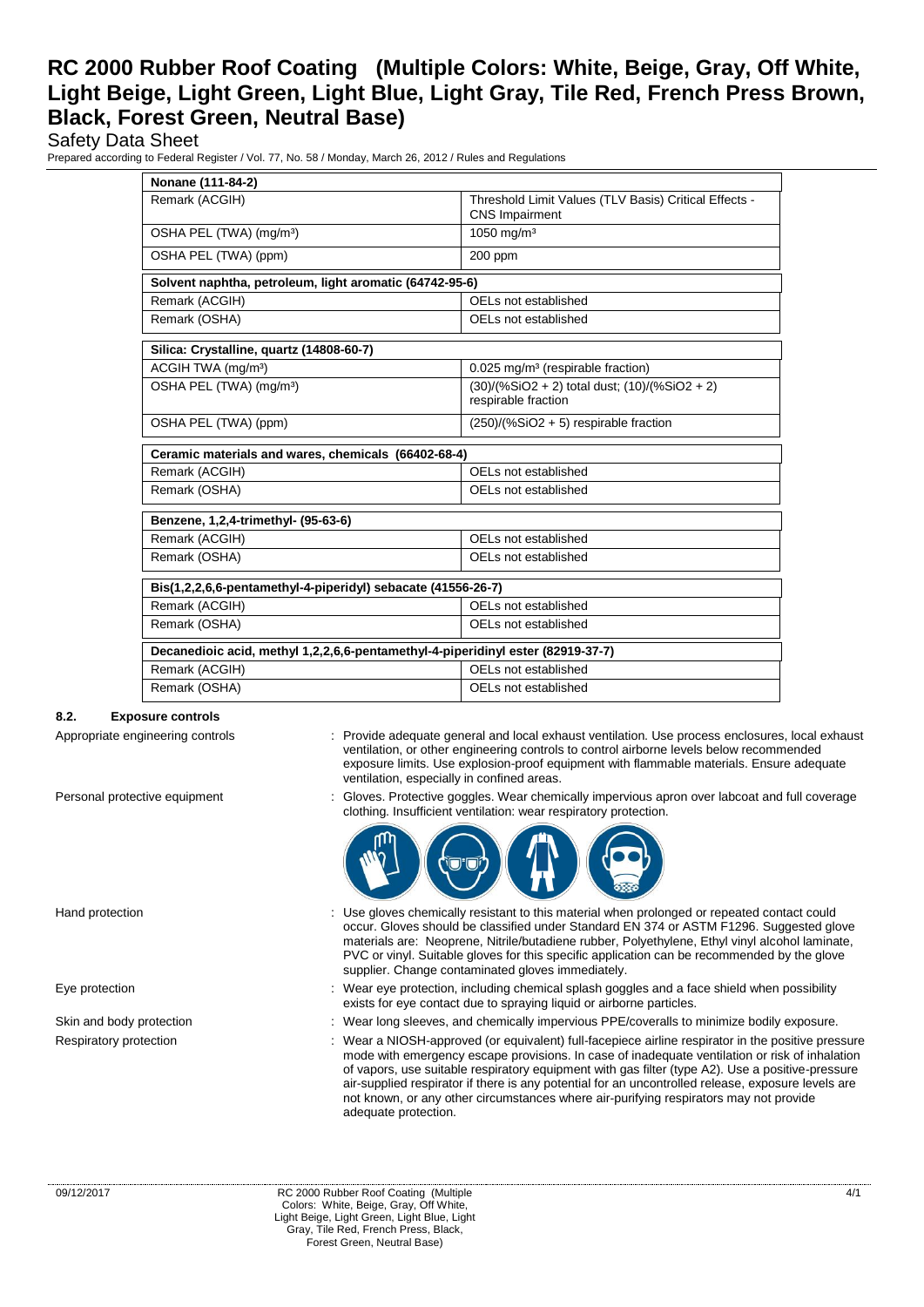Safety Data Sheet

Prepared according to Federal Register / Vol. 77, No. 58 / Monday, March 26, 2012 / Rules and Regulations

# **SECTION 9: Physical and chemical properties**

| Information on basic physical and chemical properties<br>9.1. |                                  |  |
|---------------------------------------------------------------|----------------------------------|--|
| Physical state                                                | $:$ Liquid                       |  |
| Color                                                         | No data available.               |  |
| Odor                                                          | Slight hydrocarbon odor.         |  |
| <b>Odor Threshold</b>                                         | No data available                |  |
| pH                                                            | No data available                |  |
| Relative evaporation rate (butylacetate=1)                    | No data available                |  |
| Melting point                                                 | No data available                |  |
| Freezing point                                                | No data available<br>٠           |  |
| Boiling point                                                 | : 154.4 - 178.3 °C (310-353 °F)  |  |
| Flash point                                                   | 38.3 - 39.4 °C (101-103°F)       |  |
| Auto-ignition temperature                                     | 230 °C (450°F)                   |  |
| Decomposition temperature                                     | No data available<br>۰           |  |
| Flammability (solid, gas)                                     | No data available                |  |
| Vapour pressure                                               | 2 mm Hg at 20°C (68°F)           |  |
| Relative vapour density at 20 °C                              | Heavier than air                 |  |
| Relative density                                              | 1.02<br>$\overline{\phantom{a}}$ |  |
| Solubility                                                    | Water: Negligible                |  |
| Log Pow                                                       | No data available                |  |
| Log Kow                                                       | No data available                |  |
| Viscosity, kinematic                                          | No data available                |  |
| Viscosity, dynamic                                            | No data available                |  |
| <b>Explosive properties</b>                                   | No data available                |  |
| Oxidising properties                                          | No data available                |  |
| <b>Explosive limits</b>                                       | $: 1 - 8.9$ vol %                |  |
| <b>Other information</b><br>9.2.                              |                                  |  |
| <b>VOC content</b>                                            | : $525$ g/l                      |  |

## **SECTION 10: Stability and reactivity**

#### **10.1. Reactivity**

Flammable liquid and vapour.

#### **10.2. Chemical stability**

No data available.

#### **10.3. Possibility of hazardous reactions**

No data available.

### **10.4. Conditions to avoid**

No flames, no sparks. Eliminate all sources of ignition. Heat. Prevent vapor accumulation.

#### **10.5. Incompatible materials**

Strong acids. Strong alkalis. Oxidizing agents.

#### **10.6. Hazardous decomposition products**

No data available.

## **SECTION 11: Toxicological information**

### **11.1. Information on toxicological effects**

Acute toxicity : Not classified

| Petroleum distillates, hydrotreated light (64742-47-8) |  |                                       |     |
|--------------------------------------------------------|--|---------------------------------------|-----|
| LD50 oral rat                                          |  | > 5000 mg/kg                          |     |
| LD50 dermal rabbit                                     |  | > 2000 mg/kg                          |     |
| 09/12/2017                                             |  | RC 2000 Rubber Roof Coating (Multiple | 5/1 |

Colors: White, Beige, Gray, Off White, Light Beige, Light Green, Light Blue, Light Gray, Tile Red, French Press, Black, Forest Green, Neutral Base)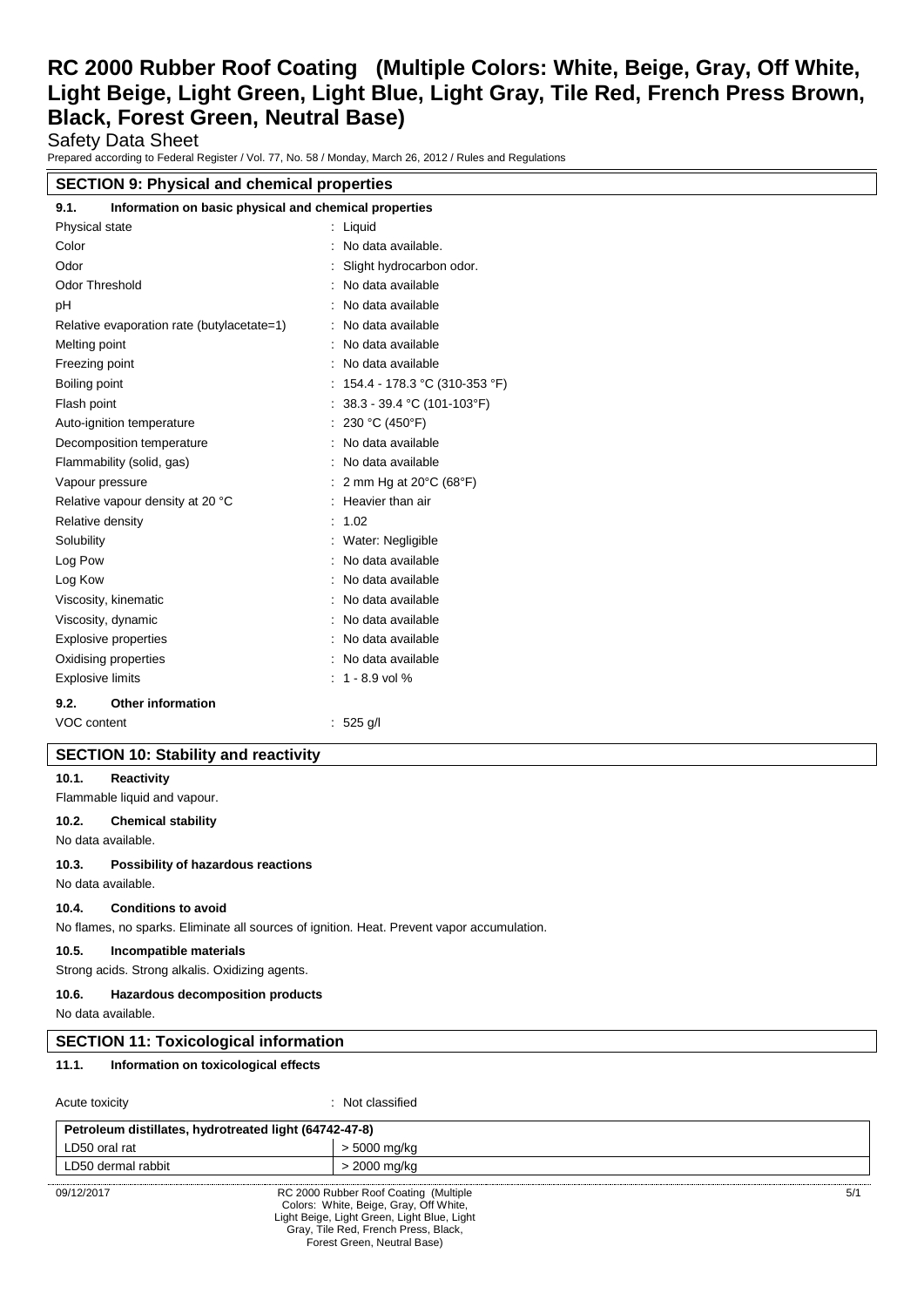Safety Data Sheet

Prepared according to Federal Register / Vol. 77, No. 58 / Monday, March 26, 2012 / Rules and Regulations

| Petroleum distillates, hydrotreated light (64742-47-8)       |                                                                                   |  |  |
|--------------------------------------------------------------|-----------------------------------------------------------------------------------|--|--|
| LC50 inhalation rat (mg/l)<br>$> 5.2$ mg/l/4h                |                                                                                   |  |  |
| Nonane (111-84-2)                                            |                                                                                   |  |  |
| LC50 inhalation rat (ppm)                                    | 3200 ppm/4h                                                                       |  |  |
| Solvent naphtha, petroleum, light aromatic (64742-95-6)      |                                                                                   |  |  |
| LD50 dermal rabbit                                           | > 2000 mg/kg                                                                      |  |  |
| LC50 inhalation rat (ppm)                                    | 3400 ppm/4h                                                                       |  |  |
| Silica: Crystalline, quartz (14808-60-7)                     |                                                                                   |  |  |
| LD50 oral rat                                                | 500 mg/kg                                                                         |  |  |
| ATE CLP (oral)                                               | 500.000 mg/kg bodyweight                                                          |  |  |
| Benzene, 1,2,4-trimethyl- (95-63-6)                          |                                                                                   |  |  |
| LD50 oral rat                                                | 3280 mg/kg                                                                        |  |  |
| LD50 dermal rabbit                                           | > 3160 mg/kg                                                                      |  |  |
| ATE CLP (gases)                                              | 4500.000 ppmv/4h                                                                  |  |  |
| ATE CLP (vapours)                                            | 11.000 mg/l/4h                                                                    |  |  |
| ATE CLP (dust, mist)                                         | 1.500 mg/l/4h                                                                     |  |  |
| Bis(1,2,2,6,6-pentamethyl-4-piperidyl) sebacate (41556-26-7) |                                                                                   |  |  |
| LD50 oral rat                                                | 2615 mg/kg                                                                        |  |  |
| Skin corrosion/irritation                                    | : Not classified                                                                  |  |  |
| Serious eye damage/irritation                                | Causes serious eye irritation.                                                    |  |  |
| Respiratory or skin sensitisation                            | May cause an allergic skin reaction.                                              |  |  |
| Germ cell mutagenicity                                       | Not classified.                                                                   |  |  |
| Carcinogenicity                                              | May cause cancer.                                                                 |  |  |
| <b>Cumene (98-82-8)</b>                                      |                                                                                   |  |  |
| IARC group                                                   | 2B - Possibly carcinogenic to humans                                              |  |  |
| Silica: Crystalline, quartz (14808-60-7)                     |                                                                                   |  |  |
| IARC group                                                   | 1 - Carcinogenic to humans                                                        |  |  |
| Titanium dioxide (13463-67-7)                                |                                                                                   |  |  |
| IARC group                                                   | 2B - Possibly carcinogenic to humans                                              |  |  |
| Carbon black (1333-86-4)                                     |                                                                                   |  |  |
| IARC group                                                   | 2B - Possibly carcinogenic to humans                                              |  |  |
| Reproductive toxicity                                        | : Not classified                                                                  |  |  |
| Specific target organ toxicity (single exposure)             | : May cause drowsiness or dizziness.                                              |  |  |
| Specific target organ toxicity (repeated<br>exposure)        | : Causes damage to organs through prolonged or repeated exposure.                 |  |  |
| Aspiration hazard                                            | : May be fatal if swallowed and enters airways.                                   |  |  |
| Symptoms/injuries after inhalation                           | May cause drowsiness or dizziness. May be fatal if swallowed and enters airways.  |  |  |
| Symptoms/injuries after skin contact                         | May cause an allergic skin reaction.                                              |  |  |
| Symptoms/injuries after eye contact                          | Causes serious eye irritation.                                                    |  |  |
| Symptoms/injuries after ingestion                            | May cause gastrointestinal irritation.                                            |  |  |
| Chronic symptoms                                             | May cause cancer. Causes damage to organs through prolonged or repeated exposure. |  |  |

## **SECTION 12: Ecological information**

### **12.1. Toxicity**

Ecology - general **interpretatal** : Aquatic toxicity rating not determined. All possible measures should be taken to prevent release into the environment.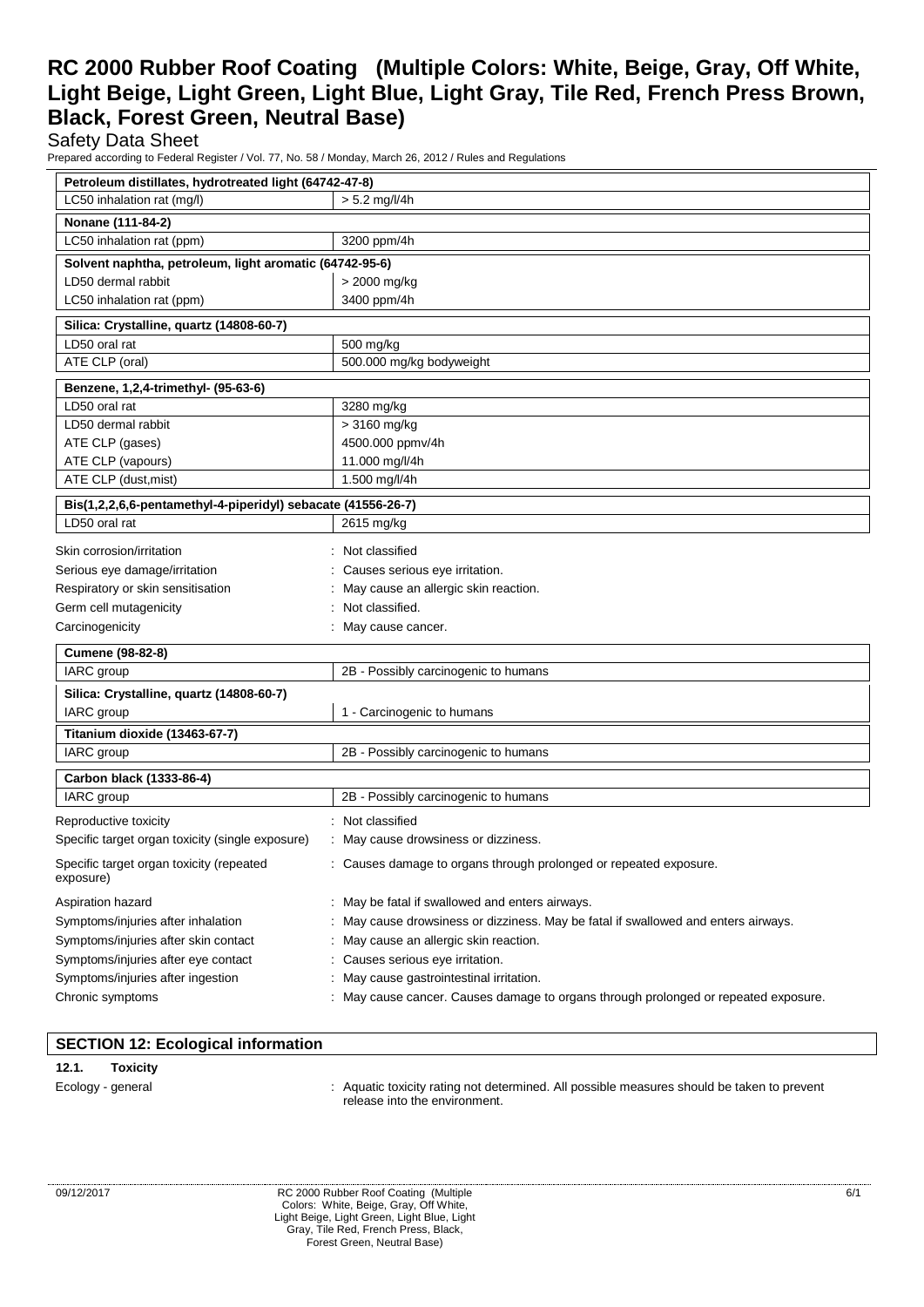## Safety Data Sheet

Prepared according to Federal Register / Vol. 77, No. 58 / Monday, March 26, 2012 / Rules and Regulations

| 12.2.<br>Persistence and degradability                                                                                                                                                       |                                                                                                                                                                                                                                                                                                                                                                                                                   |  |  |  |
|----------------------------------------------------------------------------------------------------------------------------------------------------------------------------------------------|-------------------------------------------------------------------------------------------------------------------------------------------------------------------------------------------------------------------------------------------------------------------------------------------------------------------------------------------------------------------------------------------------------------------|--|--|--|
| RC 2000 Rubber Roof Coating (Multiple Colors: White, Beige, Gray, Off White, Light Beige, Light Green, Light Blue, Light Gray, Tile<br>Red, French Press, Black, Forest Green, Neutral Base) |                                                                                                                                                                                                                                                                                                                                                                                                                   |  |  |  |
| Persistence and degradability                                                                                                                                                                | Not established.                                                                                                                                                                                                                                                                                                                                                                                                  |  |  |  |
| 12.3.<br><b>Bioaccumulative potential</b><br>No additional information available                                                                                                             |                                                                                                                                                                                                                                                                                                                                                                                                                   |  |  |  |
| 12.4.<br><b>Mobility in soil</b>                                                                                                                                                             |                                                                                                                                                                                                                                                                                                                                                                                                                   |  |  |  |
| No additional information available                                                                                                                                                          |                                                                                                                                                                                                                                                                                                                                                                                                                   |  |  |  |
| 12.5.<br>Other adverse effects                                                                                                                                                               |                                                                                                                                                                                                                                                                                                                                                                                                                   |  |  |  |
| No additional information available                                                                                                                                                          |                                                                                                                                                                                                                                                                                                                                                                                                                   |  |  |  |
| <b>SECTION 13: Disposal considerations</b>                                                                                                                                                   |                                                                                                                                                                                                                                                                                                                                                                                                                   |  |  |  |
| 13.1.<br>Waste treatment methods                                                                                                                                                             |                                                                                                                                                                                                                                                                                                                                                                                                                   |  |  |  |
| Waste treatment methods                                                                                                                                                                      | : Do not discharge to public wastewater systems without permit of pollution control authorities.<br>No discharge to surface waters is allowed without an NPDES permit.                                                                                                                                                                                                                                            |  |  |  |
| Waste disposal recommendations                                                                                                                                                               | Dispose in a safe manner in accordance with local/national regulations.                                                                                                                                                                                                                                                                                                                                           |  |  |  |
| <b>SECTION 14: Transport information</b>                                                                                                                                                     |                                                                                                                                                                                                                                                                                                                                                                                                                   |  |  |  |
| In accordance with DOT                                                                                                                                                                       |                                                                                                                                                                                                                                                                                                                                                                                                                   |  |  |  |
| Transport document description                                                                                                                                                               | : UN1263 Paint (including paint, lacquer, enamel, stain, shellac solutions, varnish, polish, liquid<br>filler, and liquid lacquer base), 3, III                                                                                                                                                                                                                                                                   |  |  |  |
| UN-No.(DOT)                                                                                                                                                                                  | 1263                                                                                                                                                                                                                                                                                                                                                                                                              |  |  |  |
| DOT NA no.                                                                                                                                                                                   | : $UN1263$                                                                                                                                                                                                                                                                                                                                                                                                        |  |  |  |
| Proper Shipping Name (DOT)                                                                                                                                                                   | : Paint                                                                                                                                                                                                                                                                                                                                                                                                           |  |  |  |
|                                                                                                                                                                                              | including paint, lacquer, enamel, stain, shellac solutions, varnish, polish, liquid filler, and liquid<br>lacquer base                                                                                                                                                                                                                                                                                            |  |  |  |
| Department of Transportation (DOT) Hazard<br>Classes                                                                                                                                         | : 3 - Class 3 - Flammable and combustible liquid 49 CFR 173.120                                                                                                                                                                                                                                                                                                                                                   |  |  |  |
| Hazard labels (DOT)                                                                                                                                                                          | : 3 - Flammable liquid                                                                                                                                                                                                                                                                                                                                                                                            |  |  |  |
| Packing group (DOT)                                                                                                                                                                          | : III - Minor Danger                                                                                                                                                                                                                                                                                                                                                                                              |  |  |  |
| DOT Quantity Limitations Passenger aircraft/rail : 5 L<br>(49 CFR 173.27)                                                                                                                    |                                                                                                                                                                                                                                                                                                                                                                                                                   |  |  |  |
| DOT Quantity Limitations Cargo aircraft only (49 : 60 L<br>CFR 175.75)                                                                                                                       |                                                                                                                                                                                                                                                                                                                                                                                                                   |  |  |  |
| DOT Vessel Stowage Location                                                                                                                                                                  | : B - (i) The material may be stowed "on deck" or "under deck" on a cargo vessel and on a<br>passenger vessel carrying a number of passengers limited to not more than the larger of 25<br>passengers, or one passenger per each 3 m of overall vessel length; and (ii) "On deck only" on<br>passenger vessels in which the number of passengers specified in paragraph (k)(2)(i) of this<br>section is exceeded. |  |  |  |
| <b>Additional information</b>                                                                                                                                                                |                                                                                                                                                                                                                                                                                                                                                                                                                   |  |  |  |
| Other information                                                                                                                                                                            | : No supplementary information available.                                                                                                                                                                                                                                                                                                                                                                         |  |  |  |
|                                                                                                                                                                                              |                                                                                                                                                                                                                                                                                                                                                                                                                   |  |  |  |
| <b>Transport by sea</b>                                                                                                                                                                      |                                                                                                                                                                                                                                                                                                                                                                                                                   |  |  |  |
| No additional information available                                                                                                                                                          |                                                                                                                                                                                                                                                                                                                                                                                                                   |  |  |  |
| Air transport                                                                                                                                                                                |                                                                                                                                                                                                                                                                                                                                                                                                                   |  |  |  |
| No additional information available                                                                                                                                                          |                                                                                                                                                                                                                                                                                                                                                                                                                   |  |  |  |
|                                                                                                                                                                                              |                                                                                                                                                                                                                                                                                                                                                                                                                   |  |  |  |
|                                                                                                                                                                                              |                                                                                                                                                                                                                                                                                                                                                                                                                   |  |  |  |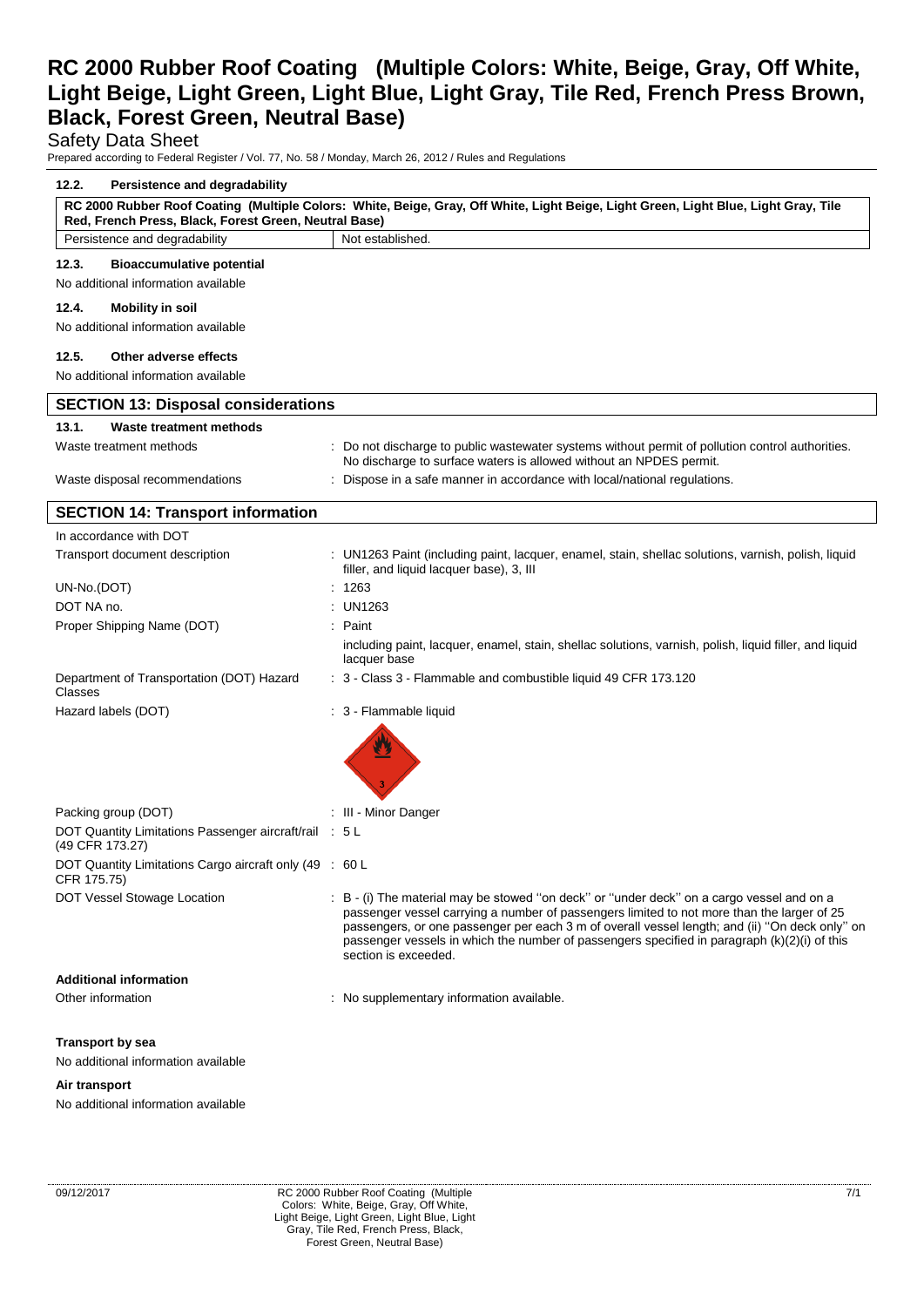Safety Data Sheet

Prepared according to Federal Register / Vol. 77, No. 58 / Monday, March 26, 2012 / Rules and Regulations

# **SECTION 15: Regulatory information**

## **15.1. US Federal regulations**

|                                                                                                                          | RC 2000 Rubber Roof Coating (Multiple Colors: White, Beige, Gray, Off White, Light Beige, Light Green, Light Blue, Light Gray, Tile<br>Red, French Press, Black, Forest Green, Neutral Base) |                           |                                                                                                                                             |  |
|--------------------------------------------------------------------------------------------------------------------------|----------------------------------------------------------------------------------------------------------------------------------------------------------------------------------------------|---------------------------|---------------------------------------------------------------------------------------------------------------------------------------------|--|
| or are exempt                                                                                                            |                                                                                                                                                                                              |                           | All chemical substances in this product are listed in the EPA (Environment Protection Agency) TSCA (Toxic Substances Control Act) Inventory |  |
| SARA Section 311/312 Hazard Classes<br>Immediate (acute) health hazard<br>Delayed (chronic) health hazard<br>Fire hazard |                                                                                                                                                                                              |                           |                                                                                                                                             |  |
|                                                                                                                          | CAS #:                                                                                                                                                                                       | 7440-50-8 (Copper)        |                                                                                                                                             |  |
| Section 302 (EHS) TPQ                                                                                                    |                                                                                                                                                                                              |                           | lb                                                                                                                                          |  |
| Section 304 EHS RQ                                                                                                       |                                                                                                                                                                                              |                           | lb                                                                                                                                          |  |
| <b>CERCLA RQ</b>                                                                                                         |                                                                                                                                                                                              | 5000                      | lb                                                                                                                                          |  |
| Section 313                                                                                                              |                                                                                                                                                                                              | Listed on SARA section 13 |                                                                                                                                             |  |

|                       | CAS#: | 108-88-3 (Toluene)        |    |
|-----------------------|-------|---------------------------|----|
| Section 302 (EHS) TPQ |       |                           | ID |
| Section 304 EHS RQ    |       |                           | ID |
| CERCLA RQ             |       | 1000                      | lb |
| Section 313           |       | Listed on SARA section 13 |    |

|                       | CAS#: | 123-86-4 (n-Butyl acetate) |    |
|-----------------------|-------|----------------------------|----|
| Section 302 (EHS) TPQ |       |                            | lb |
| Section 304 EHS RQ    |       |                            | lb |
| CERCLA RQ             |       | 5000                       | lb |
| Section 313           |       | Not Listed                 |    |

|                       | $CAS$ #: | 50-00-0 (Formaldehyde)    |    |
|-----------------------|----------|---------------------------|----|
| Section 302 (EHS) TPQ |          | 500                       | lb |
| Section 304 EHS RQ    |          | 100                       | lb |
| CERCLA RQ             |          | 100                       | lb |
| Section 313           |          | Listed on SARA section 13 |    |

|                       | CAS#: | 7439-92-1 (Lead)          |    |
|-----------------------|-------|---------------------------|----|
| Section 302 (EHS) TPQ |       |                           | lb |
| Section 304 EHS RQ    |       |                           | lb |
| CERCLA RQ             |       | 10                        | lb |
| Section 313           |       | Listed on SARA section 13 |    |

|                       | $CAS$ #: | 7440-02-0 (Nickel)        |    |
|-----------------------|----------|---------------------------|----|
| Section 302 (EHS) TPQ |          |                           | lb |
| Section 304 EHS RQ    |          |                           | lb |
| CERCLA RQ             |          | 100                       | lb |
| Section 313           |          | Listed on SARA section 13 |    |

|                       | CAS#: | 7439-97-6 (Mercury)       |    |
|-----------------------|-------|---------------------------|----|
| Section 302 (EHS) TPQ |       |                           | ıb |
| Section 304 EHS RQ    |       |                           | Ib |
| CERCLA RQ             |       |                           | lb |
| Section 313           |       | Listed on SARA section 13 |    |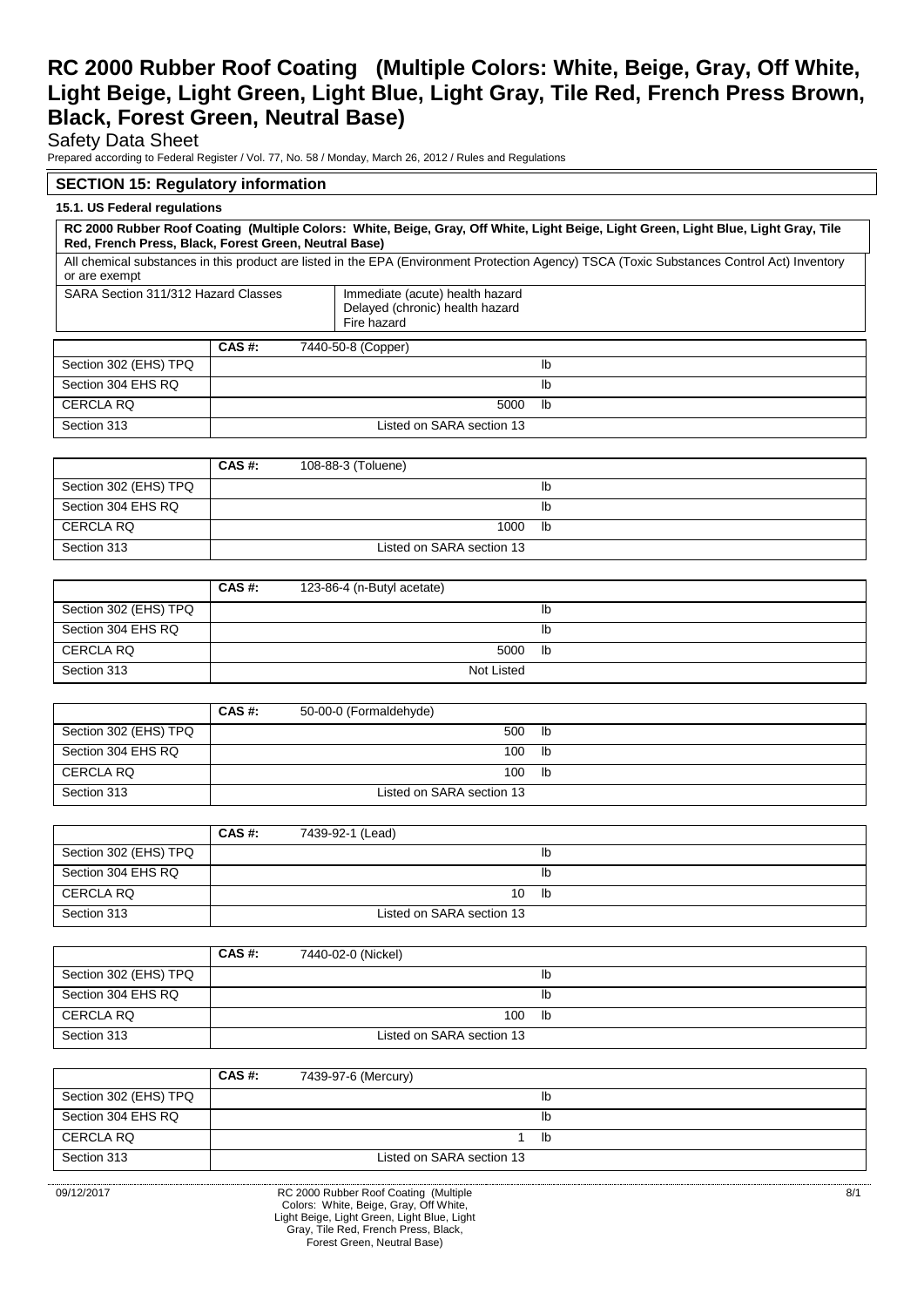Safety Data Sheet

Prepared according to Federal Register / Vol. 77, No. 58 / Monday, March 26, 2012 / Rules and Regulations

|                       | CAS#: | 7440-43-9 (Cadmium)       |    |
|-----------------------|-------|---------------------------|----|
| Section 302 (EHS) TPQ |       |                           | lb |
| Section 304 EHS RQ    |       |                           | lb |
| CERCLA RQ             |       | 10                        | lb |
| Section 313           |       | Listed on SARA section 13 |    |

|                       | CAS#: | 7440-38-2 (Arsenic)       |    |
|-----------------------|-------|---------------------------|----|
| Section 302 (EHS) TPQ |       |                           | lb |
| Section 304 EHS RQ    |       |                           | lb |
| CERCLA RQ             |       |                           | lb |
| Section 313           |       | Listed on SARA section 13 |    |

|                       | CAS#: | 71-43-2 (Benzene)         |    |
|-----------------------|-------|---------------------------|----|
| Section 302 (EHS) TPQ |       |                           | Ib |
| Section 304 EHS RQ    |       |                           | lb |
| CERCLA RQ             |       | 10                        | lb |
| Section 313           |       | Listed on SARA section 13 |    |

|                       | $CAS$ #: | 1330-20-7 (Xylenes)       |    |
|-----------------------|----------|---------------------------|----|
| Section 302 (EHS) TPQ |          |                           | lb |
| Section 304 EHS RQ    |          |                           | lb |
| CERCLA RQ             |          | 100                       | lb |
| Section 313           |          | Listed on SARA section 13 |    |

|                       | CAS#: | 98-82-8 (Cumene)          |    |
|-----------------------|-------|---------------------------|----|
| Section 302 (EHS) TPQ |       |                           | lb |
| Section 304 EHS RQ    |       |                           | lb |
| CERCLA RQ             |       | 5000                      | lb |
| Section 313           |       | Listed on SARA section 13 |    |

|                       | CAS #: | 95-63-6 (Benzene, 1,2,4-trimethyl-) |
|-----------------------|--------|-------------------------------------|
| Section 302 (EHS) TPQ |        | lb                                  |
| Section 304 EHS RQ    |        | lb                                  |
| CERCLA RQ             |        | lb                                  |
| Section 313           |        | Listed on SARA section 13           |

|                       | CAS#: | 78-83-1 (Isobutyl Alcohol) |    |
|-----------------------|-------|----------------------------|----|
| Section 302 (EHS) TPQ |       |                            | lb |
| Section 304 EHS RQ    |       |                            | lb |
| CERCLA RQ             |       | 5000                       | lb |
| Section 313           |       | Not Listed                 |    |

|                       | CAS#: | 1344-28-1 (Aluminum Oxide) |    |
|-----------------------|-------|----------------------------|----|
| Section 302 (EHS) TPQ |       |                            |    |
| Section 304 EHS RQ    |       |                            | ıb |
| CERCLA RQ             |       |                            | ıb |
| Section 313           |       | Listed on SARA section 13  |    |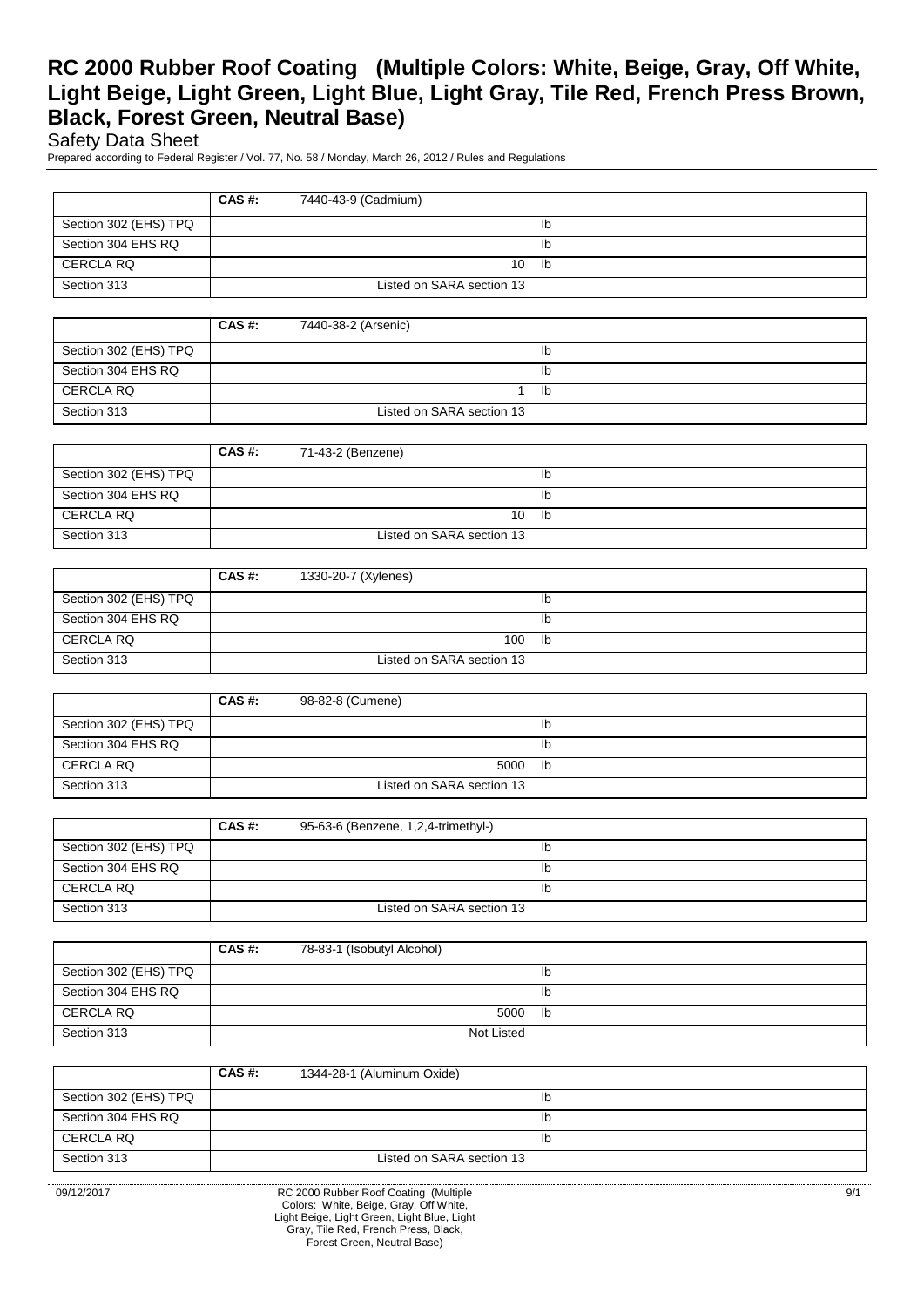Safety Data Sheet

Prepared according to Federal Register / Vol. 77, No. 58 / Monday, March 26, 2012 / Rules and Regulations

|                       | CAS#: | 148-79-8 (Thiobendazole)  |
|-----------------------|-------|---------------------------|
| Section 302 (EHS) TPQ |       | Ib                        |
| Section 304 EHS RQ    |       | Ib                        |
| CERCLA RQ             |       | Ib                        |
| Section 313           |       | Listed on SARA section 13 |

#### **15.2. International regulations**

No additional information available.

#### **15.3. US State regulations**

#### **California Proposition 65**

WARNING! This product contains chemicals known to the state of California to cause cancer, birth defects, or other reproductive harm.

| <b>Cumene (98-82-8)</b>                                                                       |                                                                          |                                                                              |                                                                            |                                      |  |
|-----------------------------------------------------------------------------------------------|--------------------------------------------------------------------------|------------------------------------------------------------------------------|----------------------------------------------------------------------------|--------------------------------------|--|
| U.S. - California -<br>Proposition 65 -<br>Carcinogens List                                   | U.S. - California -<br>Proposition 65 -<br>Developmental Toxicity        | U.S. - California -<br>Proposition 65 -<br>Reproductive Toxicity -<br>Female | U.S. - California -<br>Proposition 65 -<br>Reproductive Toxicity -<br>Male | No significance risk level<br>(NSRL) |  |
| Yes                                                                                           | <b>No</b>                                                                | No                                                                           | $\overline{N}$                                                             |                                      |  |
|                                                                                               |                                                                          |                                                                              |                                                                            |                                      |  |
| Silica: Crystalline, quartz (14808-60-7)                                                      |                                                                          |                                                                              |                                                                            |                                      |  |
| U.S. California -<br>Proposition 65 -<br>Carcinogens List                                     | U.S. California<br>Proposition 65 -<br><b>Developmental Toxicity</b>     | U.S. - California -<br>Proposition 65 -<br>Reproductive Toxicity -<br>Female | U.S. California -<br>Proposition 65 -<br>Reproductive Toxicity -<br>Male   | No significance risk level<br>(NSRL) |  |
| Yes                                                                                           | <b>No</b>                                                                | No                                                                           | <b>No</b>                                                                  |                                      |  |
| Nickel oxide (1313-99-1)                                                                      |                                                                          |                                                                              |                                                                            |                                      |  |
| U.S. - California -<br>Proposition 65 -<br>Carcinogens List                                   | U.S. - California -<br>Proposition 65 -<br><b>Developmental Toxicity</b> | U.S. - California -<br>Proposition 65 -<br>Reproductive Toxicity -<br>Female | U.S. - California -<br>Proposition 65 -<br>Reproductive Toxicity -<br>Male | No significance risk level<br>(NSRL) |  |
| Yes                                                                                           | <b>No</b>                                                                | <b>No</b>                                                                    | <b>No</b>                                                                  |                                      |  |
| Titanium dioxide (13463-67-7)                                                                 |                                                                          |                                                                              |                                                                            |                                      |  |
| U.S. - California -<br>Proposition 65 -<br>Carcinogens List                                   | U.S. - California -<br>Proposition 65 -<br><b>Developmental Toxicity</b> | U.S. - California -<br>Proposition 65 -<br>Reproductive Toxicity -<br>Female | U.S. - California -<br>Proposition 65 -<br>Reproductive Toxicity -<br>Male | No significance risk level<br>(NSRL) |  |
| Yes                                                                                           | No                                                                       | No                                                                           | <b>No</b>                                                                  |                                      |  |
| Carbon black (1333-86-4)                                                                      |                                                                          |                                                                              |                                                                            |                                      |  |
| U.S. - California -<br>Proposition 65 -<br>Carcinogens List                                   | U.S. - California -<br>Proposition 65 -<br><b>Developmental Toxicity</b> | U.S. - California -<br>Proposition 65 -<br>Reproductive Toxicity -<br>Female | U.S. - California -<br>Proposition 65 -<br>Reproductive Toxicity -<br>Male | No significance risk level<br>(NSRL) |  |
| Yes                                                                                           | <b>No</b>                                                                | <b>No</b>                                                                    | <b>No</b>                                                                  |                                      |  |
| Toluene (108-88-3)                                                                            |                                                                          |                                                                              |                                                                            |                                      |  |
| U.S. - California -<br>Proposition 65 -<br>Carcinogens List                                   | U.S. - California -<br>Proposition 65 -<br><b>Developmental Toxicity</b> | U.S. - California -<br>Proposition 65 -<br>Reproductive Toxicity -<br>Female | U.S. - California -<br>Proposition 65 -<br>Reproductive Toxicity -<br>Male | No significance risk level<br>(NSRL) |  |
| <b>No</b>                                                                                     | Yes                                                                      | <b>No</b>                                                                    | <b>No</b>                                                                  |                                      |  |
| Formaldehyde (50-00-0)                                                                        |                                                                          |                                                                              |                                                                            |                                      |  |
| U.S. California -<br>Proposition 65 -<br>Carcinogens List                                     | U.S. - California -<br>Proposition 65 -<br>Developmental Toxicity        | U.S. - California -<br>Proposition 65 -<br>Reproductive Toxicity -<br>Female | U.S. - California -<br>Proposition 65 -<br>Reproductive Toxicity -<br>Male | No significance risk level<br>(NSRL) |  |
| 09/12/2017<br>RC 2000 Rubber Roof Coating (Multiple<br>Colors: White, Beige, Gray, Off White, |                                                                          |                                                                              |                                                                            | 10/1                                 |  |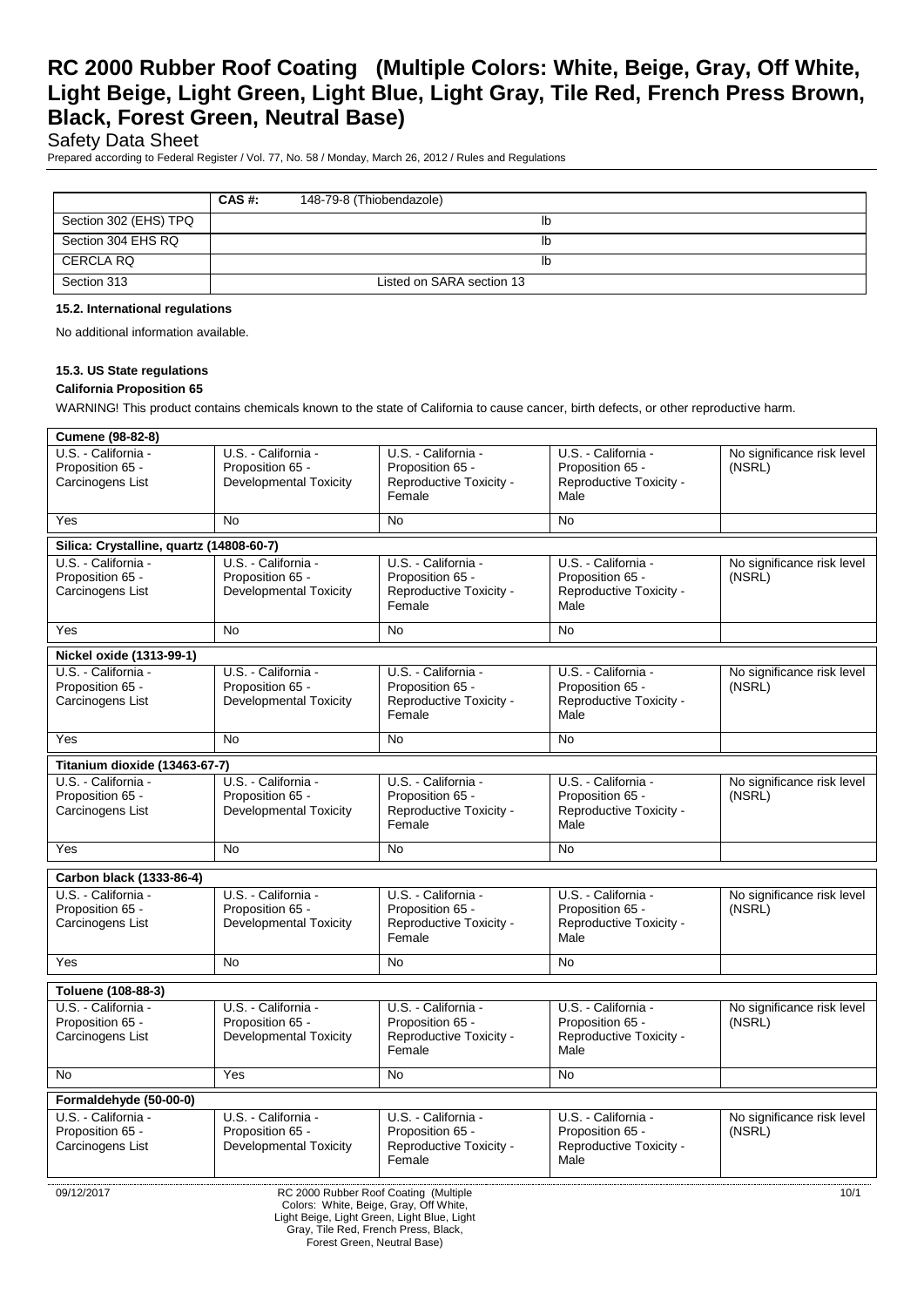# Safety Data Sheet

Prepared according to Federal Register / Vol. 77, No. 58 / Monday, March 26, 2012 / Rules and Regulations

| Formaldehyde (50-00-0)                                                                                                                                    |                                                                          |                                                                                                                                |                                                                            |                                      |
|-----------------------------------------------------------------------------------------------------------------------------------------------------------|--------------------------------------------------------------------------|--------------------------------------------------------------------------------------------------------------------------------|----------------------------------------------------------------------------|--------------------------------------|
| Yes                                                                                                                                                       | No                                                                       | <b>No</b>                                                                                                                      | No                                                                         |                                      |
| Benzene (71-43-2)                                                                                                                                         |                                                                          |                                                                                                                                |                                                                            |                                      |
| U.S. California<br>Proposition 65 -<br>Carcinogens List                                                                                                   | U.S. - California -<br>Proposition 65 -<br><b>Developmental Toxicity</b> | U.S. - California -<br>Proposition 65 -<br>Reproductive Toxicity -<br>Female                                                   | U.S. - California -<br>Proposition 65 -<br>Reproductive Toxicity -<br>Male | No significance risk level<br>(NSRL) |
| Yes                                                                                                                                                       | Yes                                                                      | No                                                                                                                             | Yes                                                                        |                                      |
|                                                                                                                                                           |                                                                          |                                                                                                                                |                                                                            |                                      |
| Arsenic (7440-38-2)<br>U.S. California -                                                                                                                  | U.S. - California -                                                      | U.S. - California -                                                                                                            | U.S. - California -                                                        | No significance risk level           |
| Proposition 65 -<br>Carcinogens List                                                                                                                      | Proposition 65 -<br><b>Developmental Toxicity</b>                        | Proposition 65 -<br>Reproductive Toxicity -<br>Female                                                                          | Proposition 65 -<br>Reproductive Toxicity -<br>Male                        | (NSRL)                               |
| Yes                                                                                                                                                       | Yes                                                                      | <b>No</b>                                                                                                                      | No                                                                         |                                      |
| Cadmium (non-pyrophoric) (7440-43-9)                                                                                                                      |                                                                          |                                                                                                                                |                                                                            |                                      |
| U.S. California -<br>Proposition 65 -<br>Carcinogens List                                                                                                 | U.S. - California -<br>Proposition 65 -<br><b>Developmental Toxicity</b> | U.S. - California -<br>Proposition 65 -<br>Reproductive Toxicity -<br>Female                                                   | U.S. - California -<br>Proposition 65 -<br>Reproductive Toxicity -<br>Male | No significance risk level<br>(NSRL) |
| Yes                                                                                                                                                       | Yes                                                                      | <b>No</b>                                                                                                                      | Yes                                                                        |                                      |
| Mercury (7439-97-6)                                                                                                                                       |                                                                          |                                                                                                                                |                                                                            |                                      |
| U.S. California<br>Proposition 65 -<br>Carcinogens List                                                                                                   | U.S. - California -<br>Proposition 65 -<br><b>Developmental Toxicity</b> | U.S. - California -<br>Proposition 65 -<br>Reproductive Toxicity -<br>Female                                                   | U.S. - California -<br>Proposition 65 -<br>Reproductive Toxicity -<br>Male | No significance risk level<br>(NSRL) |
| No                                                                                                                                                        | Yes                                                                      | No                                                                                                                             | No                                                                         |                                      |
| Nickel (7440-02-0)                                                                                                                                        |                                                                          |                                                                                                                                |                                                                            |                                      |
| U.S. California -<br>Proposition 65 -<br>Carcinogens List                                                                                                 | U.S. - California -<br>Proposition 65 -<br><b>Developmental Toxicity</b> | U.S. - California -<br>Proposition 65 -<br>Reproductive Toxicity -<br>Female                                                   | U.S. - California -<br>Proposition 65 -<br>Reproductive Toxicity -<br>Male | No significance risk level<br>(NSRL) |
| Yes                                                                                                                                                       | No                                                                       | No                                                                                                                             | No                                                                         |                                      |
| Lead (7439-92-1)                                                                                                                                          |                                                                          |                                                                                                                                |                                                                            |                                      |
| U.S. California -<br>Proposition 65 -<br>Carcinogens List                                                                                                 | U.S. - California -<br>Proposition 65 -<br>Developmental Toxicity        | U.S. - California -<br>Proposition 65 -<br>Reproductive Toxicity -<br>Female                                                   | U.S. - California -<br>Proposition 65 -<br>Reproductive Toxicity -<br>Male | No significance risk level<br>(NSRL) |
| Yes                                                                                                                                                       | Yes                                                                      | Yes                                                                                                                            | Yes                                                                        |                                      |
| Nonane (111-84-2)                                                                                                                                         |                                                                          |                                                                                                                                |                                                                            |                                      |
| U.S. - New Jersey - Right to Know Hazardous Substance List<br>U.S. - Massachusetts - Right To Know List<br>U.S. - Pennsylvania - RTK (Right to Know) List |                                                                          |                                                                                                                                |                                                                            |                                      |
| Silica: Crystalline, quartz (14808-60-7)                                                                                                                  |                                                                          |                                                                                                                                |                                                                            |                                      |
| U.S. - New Jersey - Right to Know Hazardous Substance List<br>U.S. - Pennsylvania - RTK (Right to Know) List<br>U.S. - Massachusetts - Right To Know List |                                                                          |                                                                                                                                |                                                                            |                                      |
| Titanium dioxide (13463-67-7)                                                                                                                             |                                                                          |                                                                                                                                |                                                                            |                                      |
| U.S. - Massachusetts - Right To Know List<br>U.S. - New Jersey - Right to Know Hazardous Substance List<br>U.S. - Pennsylvania - RTK (Right to Know) List |                                                                          |                                                                                                                                |                                                                            |                                      |
| Benzene, 1,2,4-trimethyl- (95-63-6)                                                                                                                       |                                                                          |                                                                                                                                |                                                                            |                                      |
| U.S. - New Jersey - Right to Know Hazardous Substance List<br>U.S. - Massachusetts - Right To Know List                                                   |                                                                          |                                                                                                                                |                                                                            |                                      |
| 09/12/2017                                                                                                                                                | Gray, Tile Red, French Press, Black,                                     | RC 2000 Rubber Roof Coating (Multiple<br>Colors: White, Beige, Gray, Off White,<br>Light Beige, Light Green, Light Blue, Light |                                                                            | 11/1                                 |